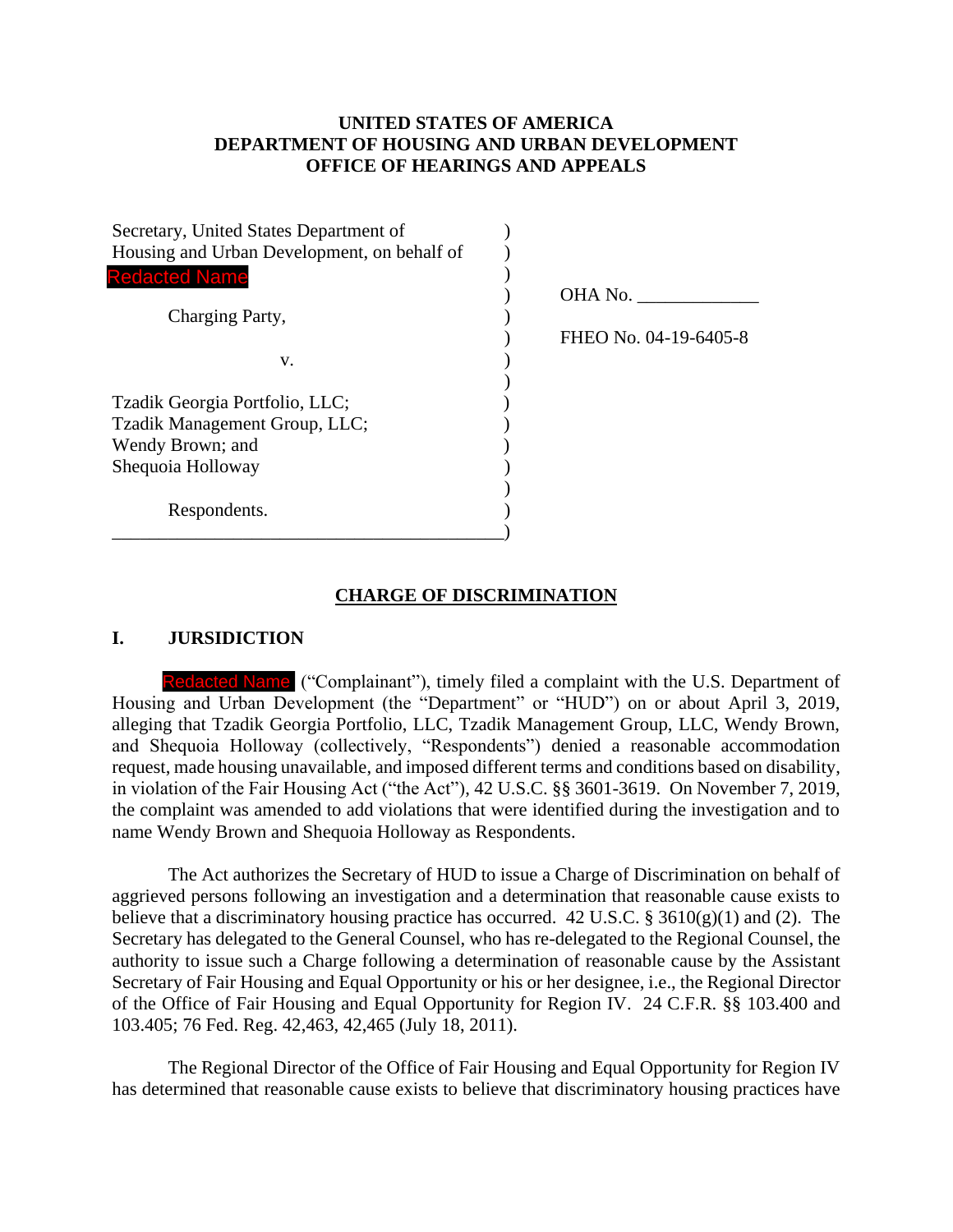occurred in this case and has authorized the issuance of this Charge of Discrimination. 42 U.S.C.  $§$  3610(g)(2).

# **II. SUMMARY OF FINDINGS IN SUPPORT OF THIS CHARGE**

Based upon HUD's investigation of the allegations made in the aforementioned complaint and the Determination of Reasonable Cause, Respondents are charged with violating the Act as follows:

# **A. LEGAL AUTHORITY**

- 1. It is unlawful to make unavailable or deny a dwelling to any person because of disability. 42 U.S.C. § 3604(f)(1).
- 2. It is unlawful to refuse to make reasonable accommodations in rules, policies, practices, or services, when such accommodations may be necessary to afford such person equal opportunity to use and enjoy a dwelling.  $42 \text{ U.S.C.}$  §  $3604 \text{(f)}(3)$ (B).
- 3. The Act defines "handicap" as "a physical or mental impairment which substantially limits one or more of such person's major life activities, a record of having such impairment, or being regarded as having such an impairment." 42 U.S.C § 3602(h)(1)- (3). Although the term "handicap" appears in the Fair Housing Act, the Charge and Determination of Reasonable Cause use the terms "disability" and "handicap" interchangeably.
- 4. The Act defines an "aggrieved person" as any person, corporation, or organization who claims to have been injured by a discriminatory housing practice. 42 U.S.C. § 3602(i)(1); 24 C.F.R. § 100.20.
- 5. The Act defines "dwelling" as any building, structure, or portion thereof which is occupied as, or designed or intended for occupancy as, a residence by one or more families. 42 U.S.C. § 3602(b); 24 C.F.R. § 100.20.

## **B. PARTIES AND SUBJECT PROPERTY**

- 6. Complainant is an individual with a disability as defined by the Act.
- 7. At all times pertinent to this Charge, Complainant has resided at **Redacted Name** Redacted Name Albany, Georgia 31705 ("Subject Property").
- 8. Complainant is an "aggrieved person" as defined by the Act.
- 9. At all times pertinent to this Charge, Respondent Tzadik Georgia Portfolio, LLC owned the Subject Property.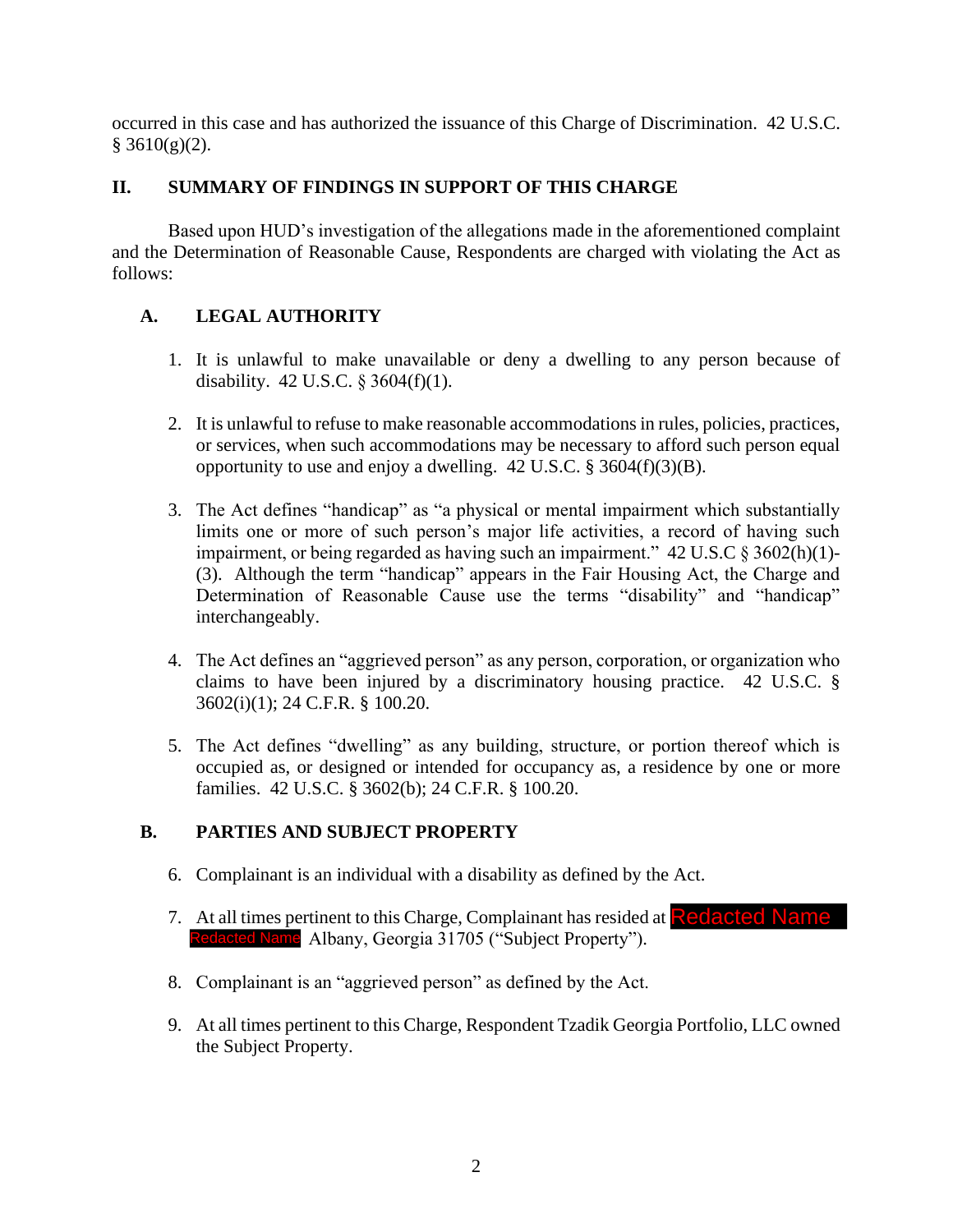- 10. At all times pertinent to this Charge, Respondent Tzadik Management Group, LLC served as the property manager for the Subject Property.
- 11. At all times pertinent to this Charge, Respondent Wendy Brown was the Property Manager for Respondent Tzadik Management Group, LLC at the Subject Property.
- 12. At all times pertinent to this Charge, Respondent Shequoia Holloway was the Regional Manager for Respondent Tzadik Management Group, LLC and oversaw the region where the Subject Property is located.
- 13. The Subject Property is a "dwelling" as defined by the Act.

## **C. FACTUAL ALLEGATIONS**

- 14. Since approximately January 31, 2008, Mr. **Redacted Name** has been suffering from a disability (degenerative arthritis and muscle damage in his leg) that effectively prevents him from working.
- 15. As a direct result of the disability, Mr. Redacted Name s income is solely derived from disability benefits, which are paid to him by the government on or after the second Wednesday of every month.
- 16. On or about October 15, 2015, Mr. Redacted Name moved to the Subject Property and signed a lease agreement that provided that his rental payment was due the first day of every month. The lease agreement also provided that a late fee would be assessed if Mr. **Redacted Name** did not pay his rent on or before the fifth day of the month.
- 17. Upon moving into the Subject Property, Mr. Redacted Name verbally requested that he be permitted to pay his rent on or after the second Wednesday of every month as a reasonable accommodation for his disability, because he could not alter the date when his disability benefits were deposited in his account.
- 18. The company<sup>1</sup> that owned the Subject Property at the time allowed Mr. Redacted Name to pay as he requested, and he consistently did so for as long as they owned the Subject Property.
- 19. Subsequently, YMP Real Estate Management ("YMP") purchased the Subject Property and began serving as the property manager. During YMP's ownership of the Subject Property, Mr. Redacted Name's prior verbal reasonable accommodation request was honored and he was permitted to pay his rent on or after the second Wednesday of every month. Redacted Name<sup>2</sup>'s prior verbal reasonable accommodation<br>rmitted to pay his rent on or after the second Wed
- 20. Twenty-three (23) payment receipts confirm that Mr. paid his rent on or after the second Wednesday of every month to both YMP and to the prior ownership or management entity.

<sup>&</sup>lt;sup>1</sup> The name of the initial management company is unknown.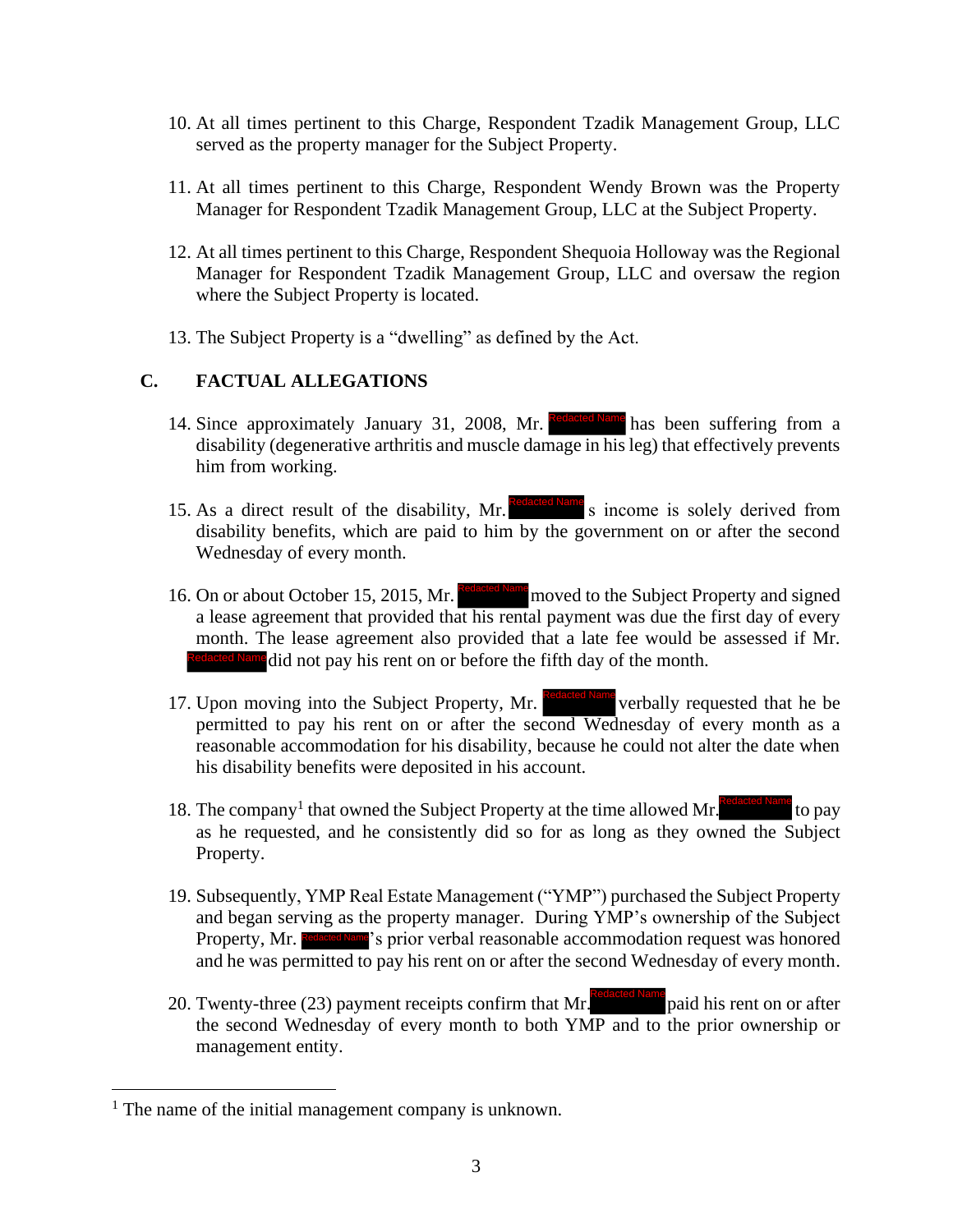- 21. In or around April 2018, Respondent Tzadik Georgia Portfolio, LLC purchased the Subject Property.
- 22. Upon taking ownership of the Subject Property, Respondent Tzadik Georgia Portfolio, LLC appointed Respondent Tzadik Management Group, LLC as the property management company.
- 23. On or about June 27, 2018, Mr. Redacted Name was informed that he had been assessed a late fee in the amount of \$100.00 because he had not paid his rent by June 5, 2018. Mr. Reclared Name informed the property management staff that he had an agreement with the prior ownership entities and requested to be allowed to continue making his rent payments after the second Wednesday of every month. Tzadik Management Group, LLC issued Mr. Redacted Name a demand letter that day informing Mr. Redacted Name that \$100.00 was still outstanding in his account and he would be evicted if he did not pay it by June 30, 2018. Redacted Name informed the property management staff that he had an agreem<br>prior ownership entities and requested to be allowed to continue mak<br>payments after the second Wednesday of every month. Tzadik Manage<br>LLC issued M
- 24. On or about July 24, 2018, Respondent denied Mr. Redacted Name's verbal request to pay his rent on or after the second Wednesday of every month in a letter signed "WB" informing him that Tzadik Management Group, LLC's Regional Manager had determined that there was no documentary evidence in his tenant file showing that he had an agreement to pay without being assessed a late fee. The letter also informed Mr. Redacted Name that his fee for the month of June would be waived as a courtesy, but that he would be assessed a late fee on August 6, 2018, if he did not pay his rent before or on August 5, 2018. Redacted Name</sup> that his fee for the month of Jun<br>would be assessed a late fee on August 6,<br>August 5, 2018.<br>On or about August 6, 2018. Mr. Redacted Name
- 25. On or about August 6, 2018, Mr. Recaded Name was given a Notice to Quit signed by Wendy Brown indicating that he would be evicted if he did not pay his August rent as well as \$200.00 in outstanding late fees.
- 26. On or about August 10, 2018, a Notice of Dispossessory Warrant was issued indicating that Mr. Redacted Name owed \$638.00, as well as an additional \$200.00 in fees for the eviction filing. This Notice of Dispossessory Warrant was never heard before the Magistrate Court.
- 27. On or about August 13, 2018, Mr. Redacted Name received an unsigned letter stating that his lease would not be renewed because he had engaged in a verbal altercation with Wendy Brown on August 10, 2018. The letter instructed Mr. Redacted Name to surrender possession of the subject property by October 31, 2018.
- 28. On or about September 6, 2018, Mr. Redacted Name was given a second Notice to Quit indicating that he would be evicted if he did not pay his September rent as well as \$300.00 in outstanding late fees.
- 29. On or about September 10, 2018, a second Notice of Dispossessory Warrant was issued indicating that Mr. Redacted Name owed \$738.00 as well as an additional \$200.00 in fees for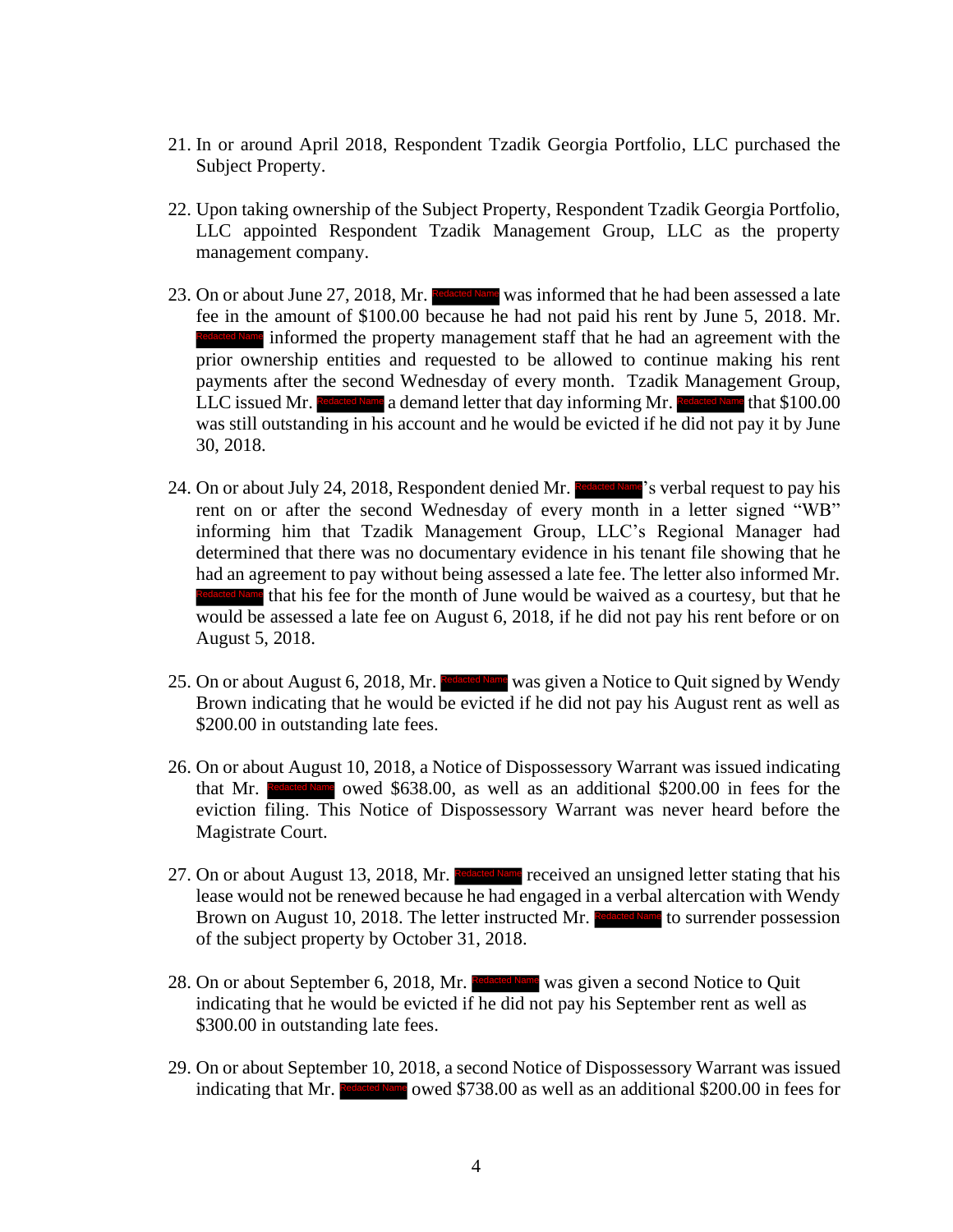the eviction filing. This Notice of Dispossessory Warrant was never heard before the Magistrate Court.

- 30. On or about September 14, 2018, Mr. Redacted Names attorney at the time, Samuel Wegleitner of the Georgia Legal Services Program, sent a written reasonable accommodation request through Georgia Legal Services Program to Tzadik Management Group, LLC. Mr. Wegleitner's letter requested an accommodation for Mr. Redacted Name to pay his rent on or after the second Wednesday of each month. This written request was the second reasonable accommodation request made by Mr. . Redacted Name
- 31. On or about September 26, 2018, Respondent Tzadik Management Group, LLC responded to Mr. Wegleitner's letter and denied Mr. Redacted Name's accommodation request. Despite knowledge of Mr. Redacted Name's disability, Respondent Tzadik Management Group, LLC stated that the denial was due to the fact that Mr. Redacted Name's request pertained to his financial condition (i.e., disability benefits), and not to his disability.
- 32. On or about October 8, 2018, Mr. Redacted Name was given a third Notice to Quit indicating that he would be evicted if he did not pay \$1,276.00.
- 33. On or about October 17, 2018, a third Notice of Dispossessory Warrant was issued indicating that Mr. Redacted Name owed  $$1,276.00$  as well as an additional  $$200.00$  in fees for the eviction filing. This Notice of Dispossessory Warrant was never heard before the Magistrate Court.
- 34. On or about November 8, 2018, a fourth and final Notice of Dispossessory Warrant was issued against Mr. Redacted Name alleging that he owed \$1,887.00. This warrant was served on Mr. Redacted Name on November 14, 2018.
- 35. As a result of the proceedings before the Magistrate Court and a judgment against Mr. Redacted Name, on December of 2018, Mr. Redacted Name moved out of the subject property.

### **D. FAIR HOUSING ACT VIOLATIONS**

- 36. Respondents Tzadik Georgia Portfolio, LLC, Tzadik Management Group, LLC, Shequoia Holloway, and Wendy Brown violated the Act by denying Complainant's multiple legitimate and reasonable accommodation requests and imposing different terms and conditions of tenancy on Complainant.
- 37. Respondents Tzadik Georgia Portfolio LLC, Tzadik Property Management LLC, Shequoia Holloway, and Wendy Brown violated the Act by making housing unavailable to Complainant by refusing to renew his lease and evicting him.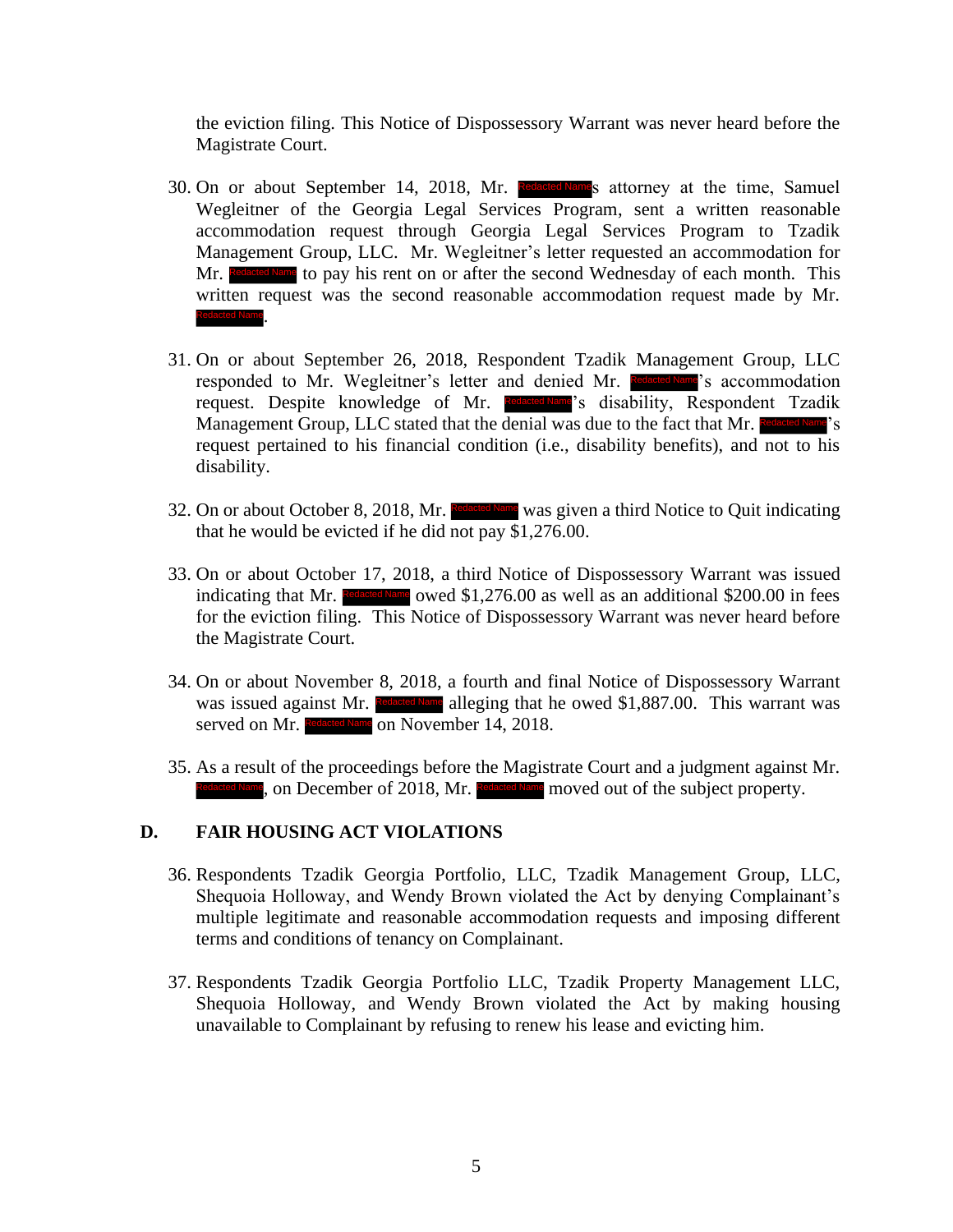### **III. CONCLUSION**

**WHEREFORE,** the Secretary of the U.S. Department of Housing and Urban Development, through the Office of the General Counsel, and pursuant to 42 U.S.C. § 3610(g)(2)(A), hereby charges Respondents with engaging in discriminatory housing practices in violation of the Act, and requests that an order be issued that:

- 1. Declares that the discriminatory housing practices of Respondents, as set forth above, violate the Act, as amended, 42 U.S.C. §§ 3601, *et seq.*, and its implementing regulations;
- 2. Enjoins Respondents, their agents, employees, and successors, and all other persons in active concert or participation with them from discriminating against any person based on disability;
- 3. Awards such monetary damages as will fully compensate Complainant for the injuries caused by Respondents' discriminatory conduct;
- 4. Assesses a civil penalty against each Respondent for each violation of the Act, pursuant to 42 U.S.C. § 3612(g)(3) and 24 C.F.R. § 180.671;
- 5. Mandates Respondents, their agents, employees, successors, and all other persons in active concert or participation with them, to attend training that addresses the Act's prohibitions against disability discrimination; and
- 6. Awards any additional relief as may be appropriate, pursuant to 42 U.S.C. § 3612(g)(3) and 24 C.F.R. § 180.670(b)(3).

Respectfully submitted,

Kiara B. Griggs, Esq. Deputy Regional Counsel, Region IV U.S. Department of Housing and Urban Development 40 Marietta Street SW, 3rd Floor Atlanta, Georgia 30303 (678) 732-2023

\_\_\_\_\_\_\_\_\_\_\_\_\_\_\_\_\_\_\_\_\_\_\_\_\_\_\_\_\_\_\_\_\_\_